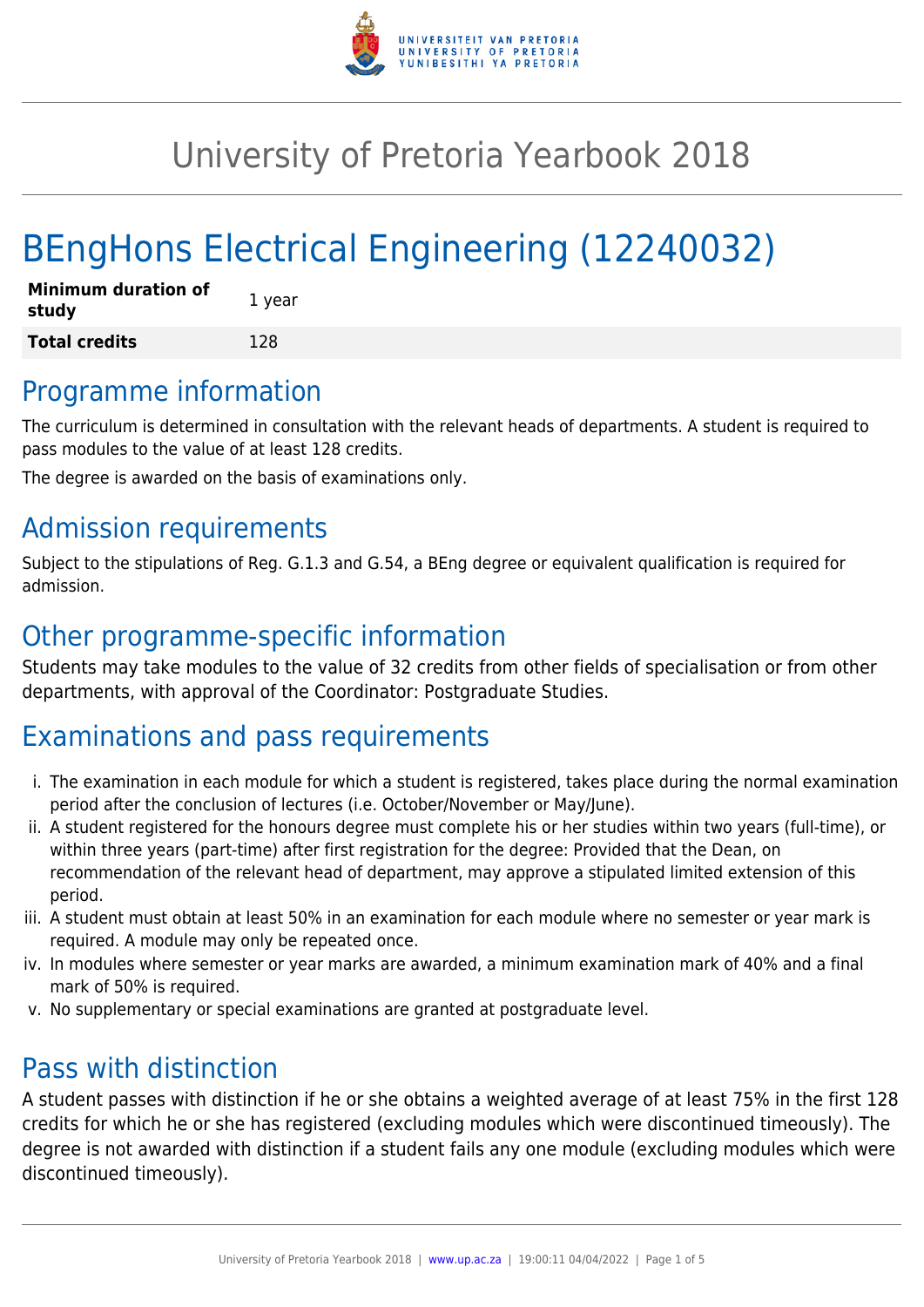

# Curriculum: Final year

# **Minimum credits: 128**

EIN 732 is a compulsory module. With permission from the department it may be substituted with: EPT 732 OR EPT 733 EIN 732 is 'n verpligte module. Met toestemming van die departement mag dit vervang word met: EPT 732 OF EPT 733

# **Core modules**

## **Power electronics 780 (EED 780)**

| <b>Module credits</b>         | 32.00                                           |
|-------------------------------|-------------------------------------------------|
| <b>Prerequisites</b>          | Undergraduate level Power electronics           |
| <b>Contact time</b>           | 32 contact hours per semester                   |
| <b>Language of tuition</b>    | Module is presented in English                  |
| <b>Department</b>             | Electrical, Electronic and Computer Engineering |
| <b>Period of presentation</b> | Semester 1 or Semester 2                        |

### **Module content**

Power semiconductors - basic structure, I-V characteristic physics of device operation, switching characteristics, SOA; passive components; converter topologies - AC-DC rectifiers, DC-DC converters, DC-AC inverters, AC-AC converters and resonant converters; Dynamics and control - state space models, feedback control design; Ancillary issues - gate and base drives, snubber circuits and clamps, thermal modelling and heatsinking; Applications - electric utility applications, isolated switch-mode power supplies, optimising of the utility interface with power electronic systems.

### **Energy management 732 (EES 732)**

| <b>Module credits</b>         | 32.00                                           |
|-------------------------------|-------------------------------------------------|
| <b>Prerequisites</b>          | No prerequisites.                               |
| <b>Contact time</b>           | 32 contact hours per semester                   |
| <b>Language of tuition</b>    | Module is presented in English                  |
| <b>Department</b>             | Electrical, Electronic and Computer Engineering |
| <b>Period of presentation</b> | Semester 2                                      |

### **Module content**

Energy management theory, energy policy and strategic planning, load factor, diversity factor, load profiles, disaggregated load profiles, load duration plots, scatter plots, co-incident maximum demand, after-diversity maximum demand, seasonal swing, energy auditing, electricity pricing theory, electricity tariffs, energy norms, energy process modelling, demand-side management.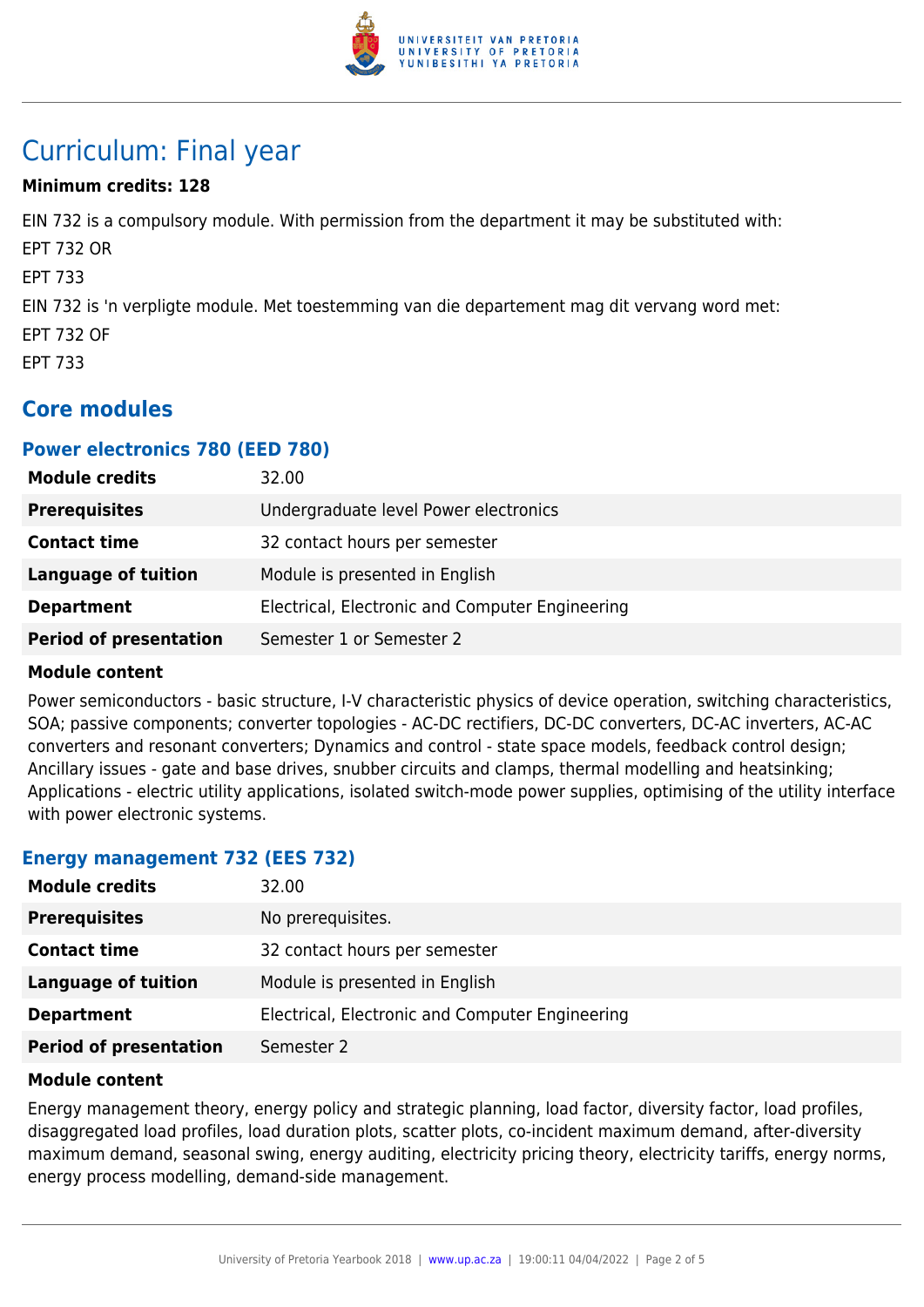

# **Power distribution engineering 732 (EEV 732)**

| <b>Module credits</b>         | 32.00                                           |
|-------------------------------|-------------------------------------------------|
| <b>Prerequisites</b>          | No prerequisites.                               |
| <b>Contact time</b>           | 32 contact hours per semester                   |
| <b>Language of tuition</b>    | Module is presented in English                  |
| <b>Department</b>             | Electrical, Electronic and Computer Engineering |
| <b>Period of presentation</b> | Semester 1                                      |

### **Module content**

Utility source, medium voltage distribution, balanced and unbalanced fault conditions and selection of protective equipment: First cycle fault current calculations, contact parting symmetrical current calculations, power circuit breaker selection. Shunt capacitors: Selection, transients. Motors and motor starting, power quality issues: dips, harmonics, unbalance and flicker.

# **Renewable energy 732 (EGH 732)**

| <b>Module credits</b>         | 32.00                                           |
|-------------------------------|-------------------------------------------------|
| <b>Prerequisites</b>          | No prerequisites.                               |
| <b>Contact time</b>           | 32 contact hours per semester                   |
| Language of tuition           | Module is presented in English                  |
| <b>Department</b>             | Electrical, Electronic and Computer Engineering |
| <b>Period of presentation</b> | Semester 1 or Semester 2                        |
|                               |                                                 |

### **Module content**

This course will cover various renewable energy technologies including Wind, Solar Photovoltaic systems, Distributed generation and Hybrid power system.

# **Introduction to research 732 (EIN 732)**

| <b>Module credits</b>         | 32.00                                           |
|-------------------------------|-------------------------------------------------|
| <b>Prerequisites</b>          | No prerequisites.                               |
| <b>Contact time</b>           | 16 contact hours per semester                   |
| <b>Language of tuition</b>    | Module is presented in English                  |
| <b>Department</b>             | Electrical, Electronic and Computer Engineering |
| <b>Period of presentation</b> | Semester 1 or Semester 2                        |

### **Module content**

\*This is a compulsory module.

The aim of this module is to teach students to critically evaluate research literature, including conference papers and journal articles, in order to determine the current state of knowledge in a particular specialist area. It will also provide students with the principles of research to enable them to conduct research and prepare an original project in their particular specialist area.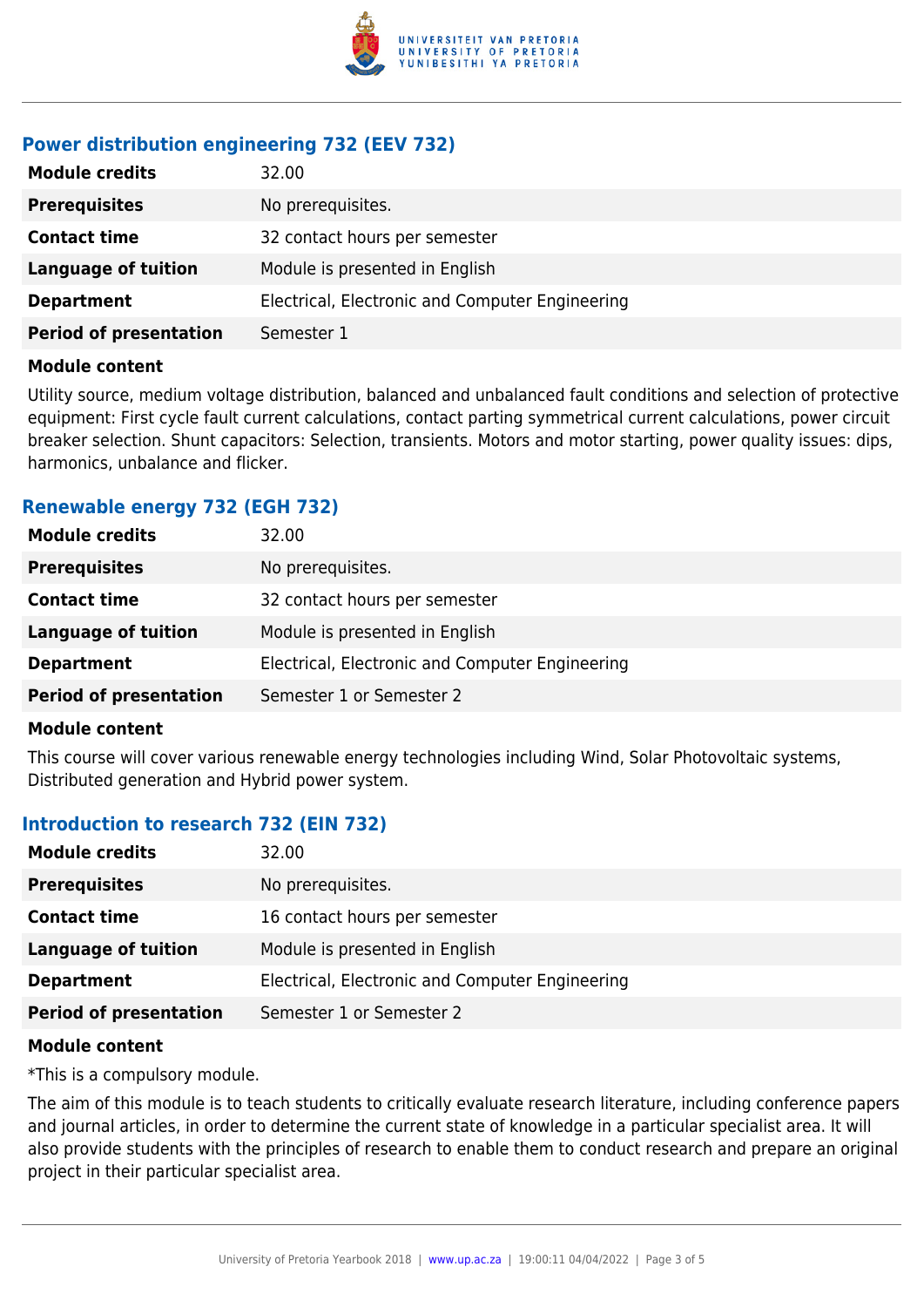

# **Energy optimisation 732 (ENO 732)**

| <b>Module credits</b>         | 32.00                                           |
|-------------------------------|-------------------------------------------------|
| <b>Prerequisites</b>          | No prerequisites.                               |
| <b>Contact time</b>           | 32 contact hours per semester                   |
| <b>Language of tuition</b>    | Module is presented in English                  |
| <b>Department</b>             | Electrical, Electronic and Computer Engineering |
| <b>Period of presentation</b> | Semester 1                                      |

### **Module content**

In this module, a brief introduction about energy systems, energy system modelling and optimisation, and Matlab applications in energy optimisation problems are given. Practical industrial (as well as residential) energy management problems such as the load shifting for geysers, conveyor belts and pumping systems in terms of time-of-use tariff and/or maximum demand charge are covered.

# **Research project: Theory 732 (EPT 732)**

| <b>Module credits</b>         | 32.00                                           |
|-------------------------------|-------------------------------------------------|
| <b>Prerequisites</b>          | No prerequisites.                               |
| <b>Contact time</b>           | 10 lectures per week                            |
| Language of tuition           | Module is presented in English                  |
| <b>Department</b>             | Electrical, Electronic and Computer Engineering |
| <b>Period of presentation</b> | Semester 1 or Semester 2                        |

### **Module content**

This module will cover the essential theoretical background of the student's proposed M Eng topic and include inter alia the following:

- (i) Field definition and descriptions
- (ii) In-depth study into background and theory relevant to the problem to be addressed
- (iii) Problem definition and description
- (iv) Mathematical simulations of the problem

# **Research project: Design and laboratory 733 (EPT 733)**

| <b>Module credits</b>         | 32.00                                           |
|-------------------------------|-------------------------------------------------|
| <b>Prerequisites</b>          | No prerequisites.                               |
| <b>Contact time</b>           | 10 lectures per week                            |
| <b>Language of tuition</b>    | Module is presented in English                  |
| <b>Department</b>             | Electrical, Electronic and Computer Engineering |
| <b>Period of presentation</b> | Semester 1 or Semester 2                        |
|                               |                                                 |